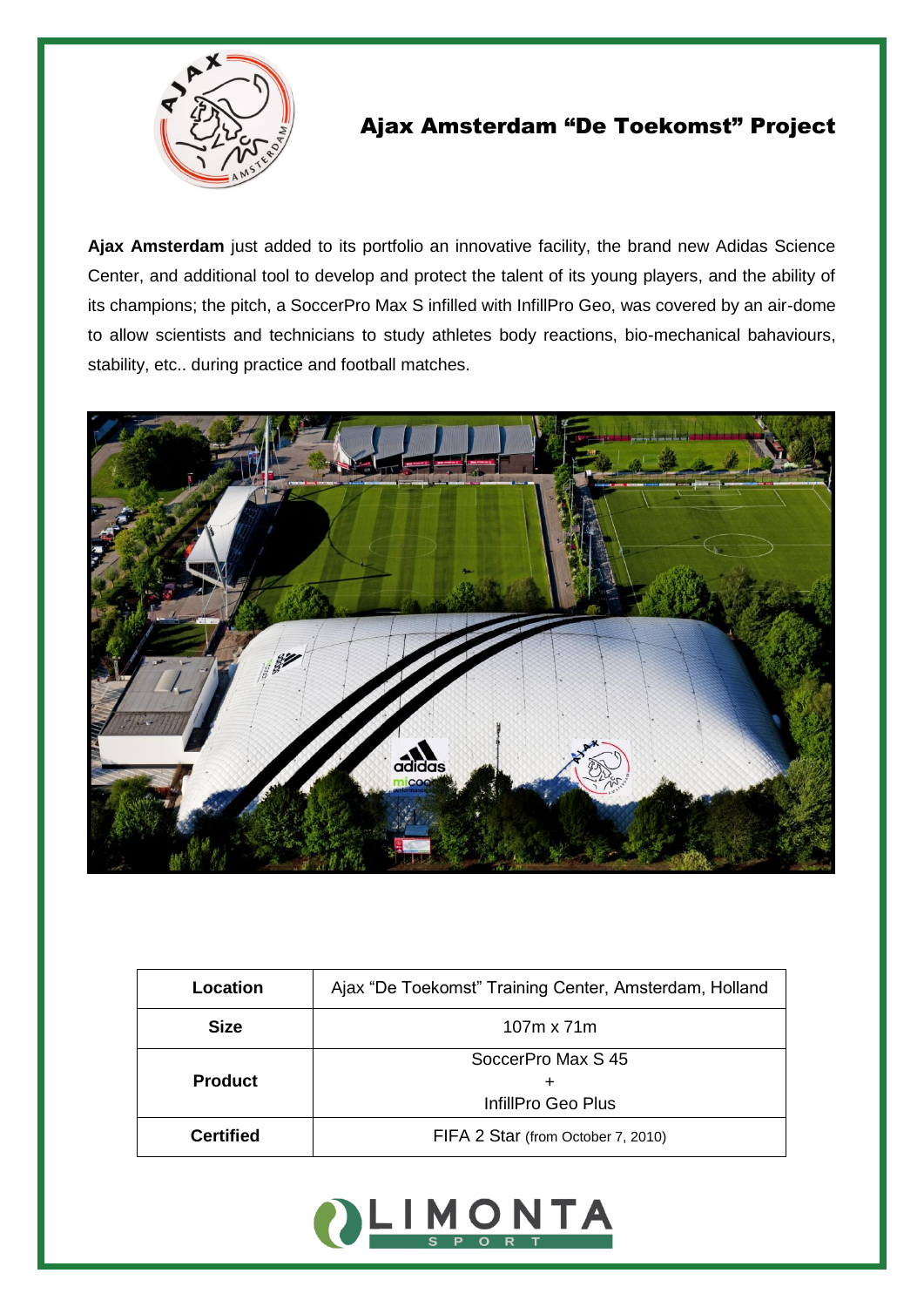**Adidas Micoach Performing Center** is a unique complex created by Ajax and Adidas to bring themselves one step ahead the competitors and being once again the point of reference in the sport industry. For this reason Limonta Sport is particularly proud of being selected for this project. Being considered at the pair with Adidas and Ajax **one of the most innovative company in artificial grass business**, thanks to more than 35 years of experience and the uniqueness of its 100% natural and organic InfillPro Geo.



Some of the tools from Adidas to collect bio-mechanical data from Ajax players

Adidas and Ajax Amsterdam invested a lot of resources to create this new research center, whose final goal is to develop products specifically designed for modern football, and to improve the quality of the game sharing the information collected with Ajax staff members and expand the benefits that focused personalized exercises can bring to the development of the football player skills.